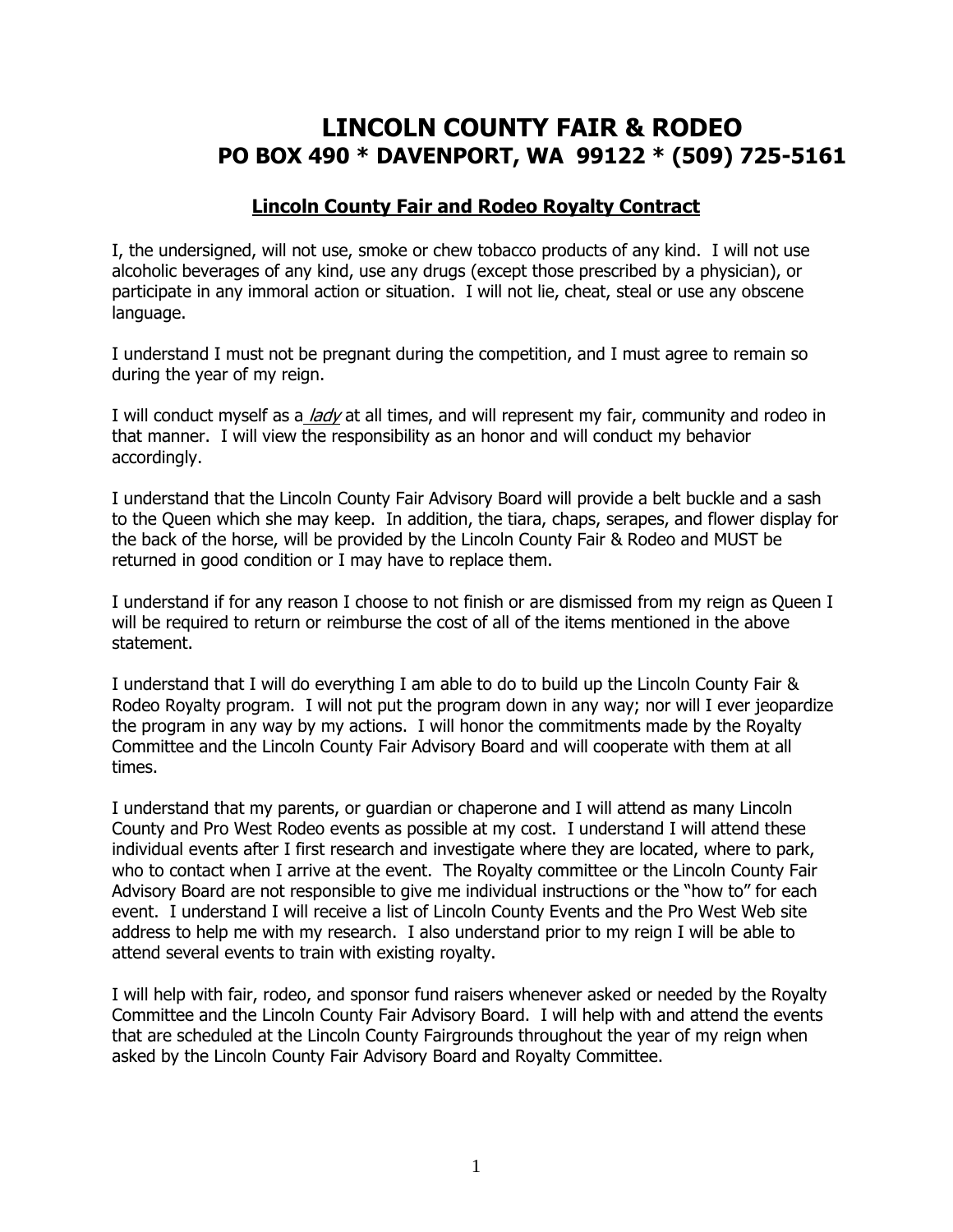I understand that no clothing is provided for me and I must wear western attire to each event as outlined in the rules and regulations section of the Premium Book. I understand that the western attire clothing, hat, boots, belt is my financial responsibility.

## **Queen Duties to include: ALL Lincoln County Community Days Parades**

- Wilbur Wild Goose Days (May)
- Creston Days Parade (May)
- Reardan Mule Days (June)
- Edwall Days
- Sprague
- Davenport Pioneer Days (July)
- Odessa Festival (September)
- Harrington Fall Festival (September)
- Almira Country Fair (September)
- Wilbur Ag Days (October)

#### **Rodeos**

- Grand Coulee Parade & Pro West Rodeo (May)
- Coulee City Rodeo (PRCA)
- Colville Pro West Rodeo (June)
- Clayton Pro West Rodeo (July)
- The Lincoln County Fair & Pro West Rodeo (August)
- Ritzville Pro West Rodeo (September)

### **Optional Events**

- Lilac Festival Torchlight Parade (May)
- Cheney PRCA Rodeo & Parade (July)
- Omak Stampede

## **\*\*\*ALL EVENTS MUST BE ON HORESBACK\*\*\***

- Hometown Christmas events in Lincoln County, Queen's hometown takes priority
- Fundraiser in the Spring. Spaghetti Feed with Silent auction is always a good one.
- Attend a queen clinic.

I also understand The Royalty Committee and the Lincoln County Fair Advisory Board may add an event to my schedule if necessary.

FAIR & RODEO TIME, Queen will assist all and any superintendents handing out ribbons, assist at the sale, serve any meal that the fair is hosting, and rodeo pushing cattle. The Queen will prepare a display for the grange building, the crowning of the new Queen and any other events during the Fair & Rodeo that the Lincoln County Fair Advisory Board might see important that the Queen can assist with.

I understand that if I am proven to have broken these rules in any manner, I will be dismissed from my reign, lose all Royalty items given to me by the Lincoln County Fair & Rodeo and that I have earned through Royalty Sponsors or Royalty/Fair Fund Raisers. There will be **NO** second chances. I further understand that as a governing body, the current Royalty Committee and the Lincoln County Fair Advisory Board as a team have the sole discretionary power to decide concerning the dismissal of the Queen. This is a final decision with no possible appeal.